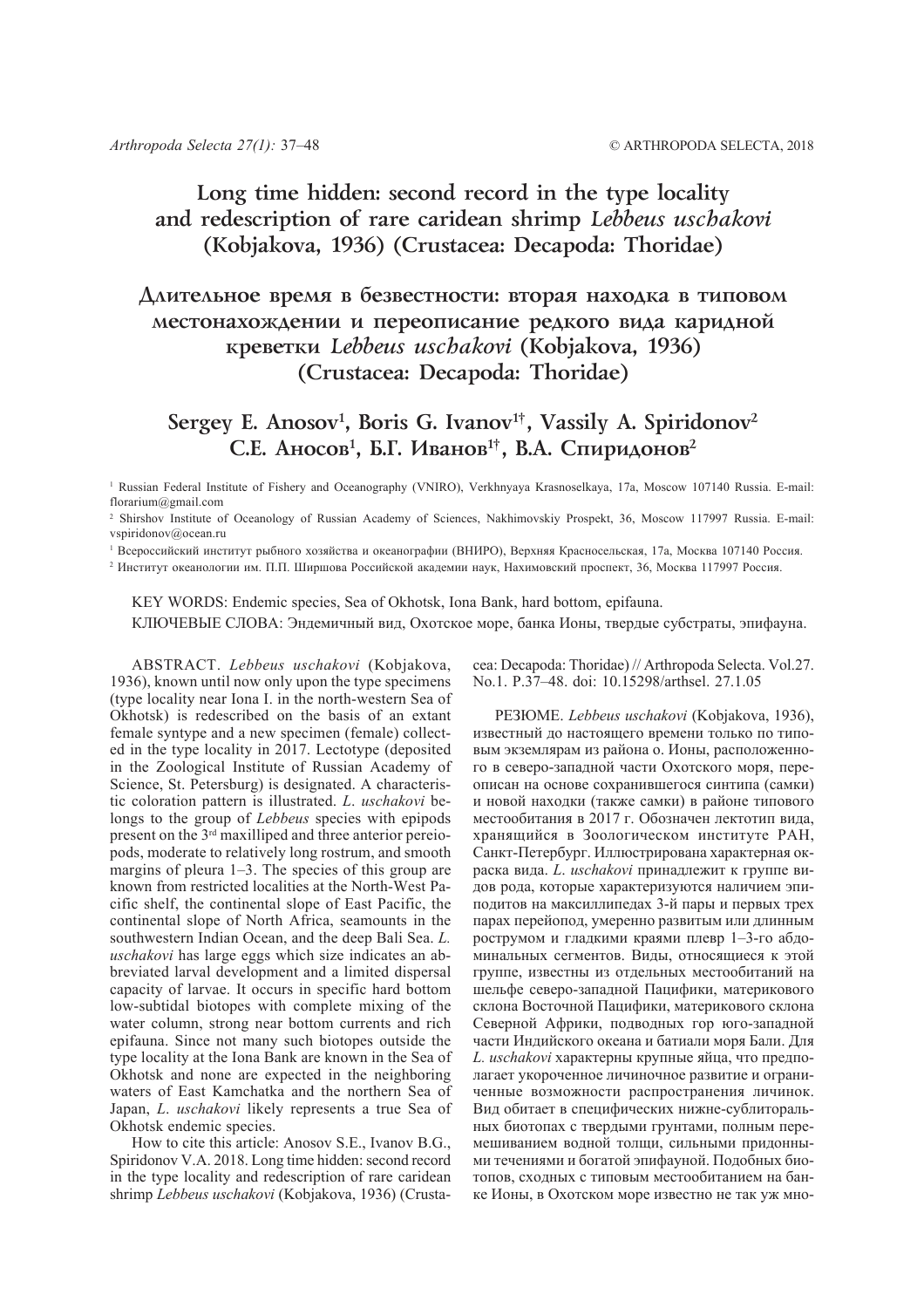



показано местонахождение *Lebbeus uschakovi* в 1932 и 2017 гг. Изобаты проведены через 100 м.

го, а в соседних районах Юго-восточной Камчатки и северной части Японского моря они не известны. Таким образом, *L. uschakovi* весьма вероятно является настоящим эндемиком Охотского моря.

#### Introduction

The Sea of Okhotsk has a rich fauna of the decapod crustaceans comprising of about 135 species [Spiridonov et al., 2013; for additions see Komai, 2015]. A significant fraction of these species was originally described from various parts of the sea as type localities by Brandt [1851], Brazhnikov [1907], Kobjakova [1936, 1937, 1955, 1962], Birstein & Vinogradov [1951], Komai & Eletskaya [2008], and Komai [2015]. Many of early (XIX to mid-XX century) described species have been later found elsewhere in the North Pacific [Kobjakova, 1936, 1937, 1955, 1962; Vinogradov, 1950; Butler, 1980; Hayashi, 1992; Komai, Komatsu, 2009; Marin, 2013; Spiridonov et al., 2013; Bandurin, Karpinsky, 2015]. Some rare, briefly described, or seemingly ambiguous species have been redescribed on the basis of either type specimens [Komai, 1997] or new material [Komai, Amaoka, 1989; Komai, Yakovlev, 2000; Komai et al., 2016] while some species remain known only from type localities and original descriptions. These in particular include *Lebbeus uschakovi* (Kobjakova, 1936) (originally described as *Hetairus uschakovi*) that until now have been only known upon the type specimens found near Iona I. in the north-western Sea of Okhotsk. As Kobjakova's [1936, 1937] description is brief and does not provide details and illustrations of several characters that are currently used in the caridean taxonomy, the species has been long time desired to be redescribed [Hayashi, 1992; Fransen, 1997; Komai et al., 2016]. This is particularly important for documenting diversity, and clarifying taxonomy of the genus *Lebbeus* White, 1847. This genus appears to be highly diverse, currently including 68 species group taxa: 66 accepted species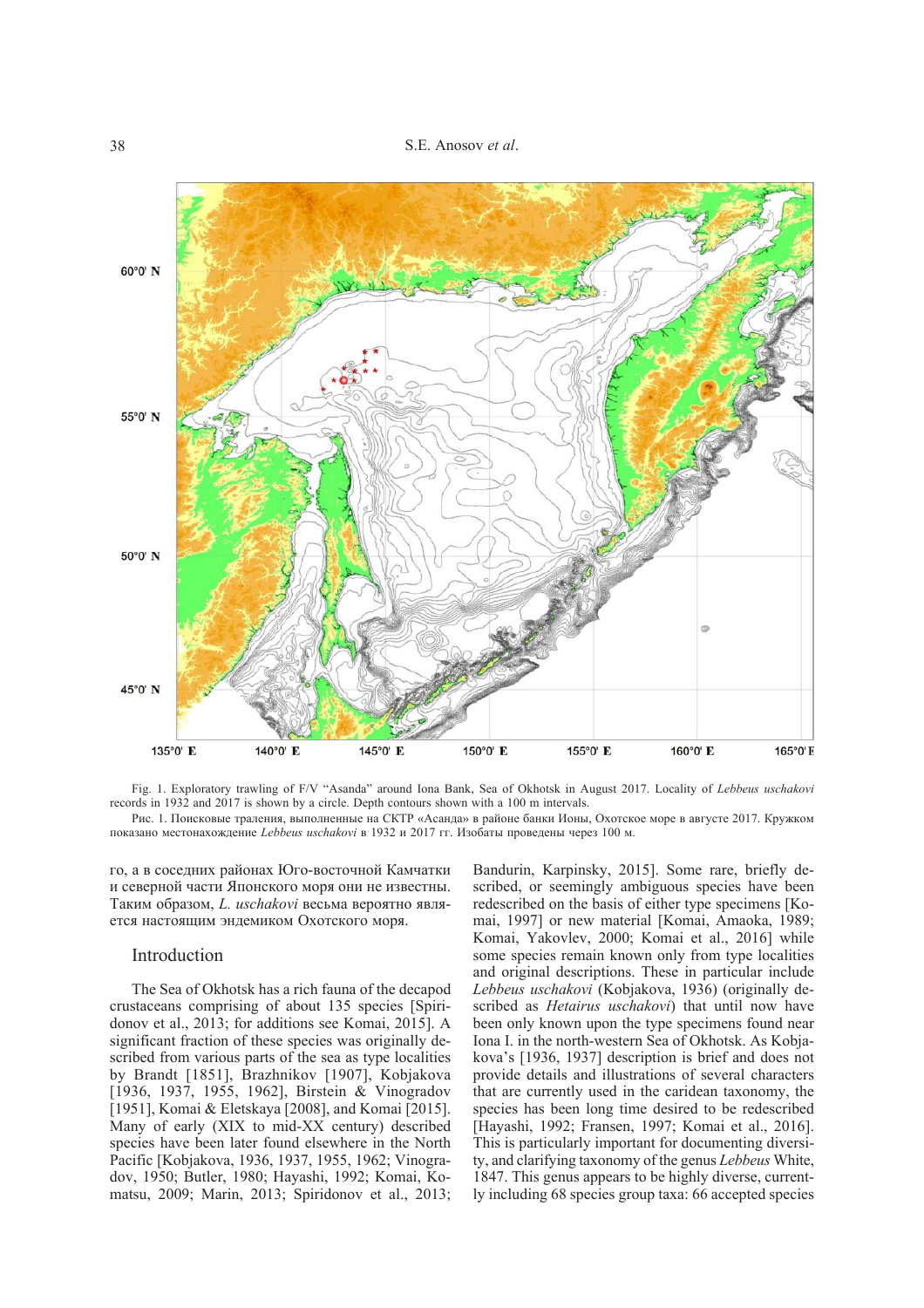

Fig. 2. *Lebbeus uschakovi* (Kobjakova, 1936). Lectotype, female (ZIN-RAS 1/47346), general appearance. Drawing by B.G. Ivanov. Рис. 2. *Lebbeus uschakovi* (Kobjakova, 1936). Лектотип, самка (ЗИН РАН 1/47346), общий вид. Рисунок Б.Г. Иванова.

and 1 subspecies [De Grave, Fransen, 2011; Komai, 2013, 2015; Komai et al., 2012; Nye, 2013; Nye et al., 2013; Matsuzaki et al., 2015; Schiaparelli et al., 2015; Chan, Komai, 2017; WORMS, 2018], and *Lebbeus pauli* Brandt, 1851 which is distinct but largely overlooked species [Menshutkina, 1987], not listed in WORMS (2018). *Lebbeus* spp. shows interesting biogeographical patterns [Fransen, 1997; Nye, 2013; Schiaparelli et al., 2015; Komai et al., 2016], demonstrate cases of symbiosis [Jonsson et al., 2001; Schiaparelli et al., 2015], and association of some species with hydrothermal biotopes [Nye et al., 2013], cold seeps [Chan, Komai, 2017], and whale carcasses on the bottom [Nye, 2013].

The authors, first B.G. Ivanov (1937–2006) in the 1980–90s, and recently V.A. Spiridonov and S.E. Anosov have undertaken a project of redescription of the North Pacific decapods types (including *Hetairus uschakovi*) deposited in the Zoological Institute of Russian Academy of Sciences in St. Petersburg (ZIN RAS). A new specimen of this species has been recently collected very close to the type locality in the course of fishery research in the Sea of Okhotsk by the first author. The present communication presents a redescription of *Lebbeus uschakovi* based on both re-examination of the type material and examination of the newly recorded specimen.

### Material and methods

The new material was collected in the course of exploratory trawl survey performed by F/V "Asanda" around the Iona Bank, near Iona I. (also spelled as St. Iona I.) in the Sea of Okhotsk. Thirteen trawl hauls were conducted within the area between 55°51′ N – 57°13′ N and 142°14′ E – 144°47′ E at the depth range between 137 and 350 m (Fig. 1) using a commercial shrimp trawl with a selective device. The catch was inspected, representative specimens of all collected decapods species, and all specimens of non-common species were photographed and fixed in 96% ethanol for

subsequent morphological and molecular genetic studies. One trawling was performed at approximate location where *Lebbeus uschakovi* had been collected, according to the information provided by Kobjakova [1937] and Ushakov [1952]. In the catch of this haul *L*. *uschakovi* was recorded for the second time, 85 years past the first record.

An initial re-examination of the holotype of the studied species in the Zoological Institute of Russian Academy of Science (ZIN RAS) was done by B.G. Ivanov in the 1980s. Drawings and hand-written notes from his archive in the Laboratory of Commercial Invertebrates of VNIRO have been used for preparation of the redescription of the species based on both the holotype and the newly collected specimen (deposited in the Zoological Museum of the Moscow University, ZMMU). Morphological terminology used in the description follows McLaughlin [1980, fig. 45] (with acceptance of the term "pleon and pleomeres" instead of "abdomen and abdominal segments") and Nye et al. [2013] with an addition concerning the preanal spine and adjacent areas of the pleomere 6 [Spiridonov, 1993].

All measurement [according to Menshutkina, 1987] were done using a caliper with accuracy of 0.1 mm. The following abbreviation are used in text: CL1 — carapace length from the margin of the orbit to the posterodorsal margin; CL2 carapace length from the anterolateral margin to posterolateral margin; CH — maximum carapace height; P1–P5 pereiopods  $1-5$ , RL — rostrum length; TL — total length from the tip of rostrum to the posterior margin of telson.

#### Systematic account

Order Decapoda Latreille, 1802 Suborder Pleocyemata Burkenroad, 1963 Infraorder Caridea Dana, 1852 Superfamily Alpheoidea Rafinesque, 1815 Family Thoridae Kingsley, 1879

#### *Lebbeus uschakovi* Kobjakova, 1936 Figs 2–6.

*Hetairus uschakovi* Kobjakova, 1936: 222, fig, 11. *Hetairus uschakovi* — Kobjakova, 1937: 114, Pl. III, fig. 18.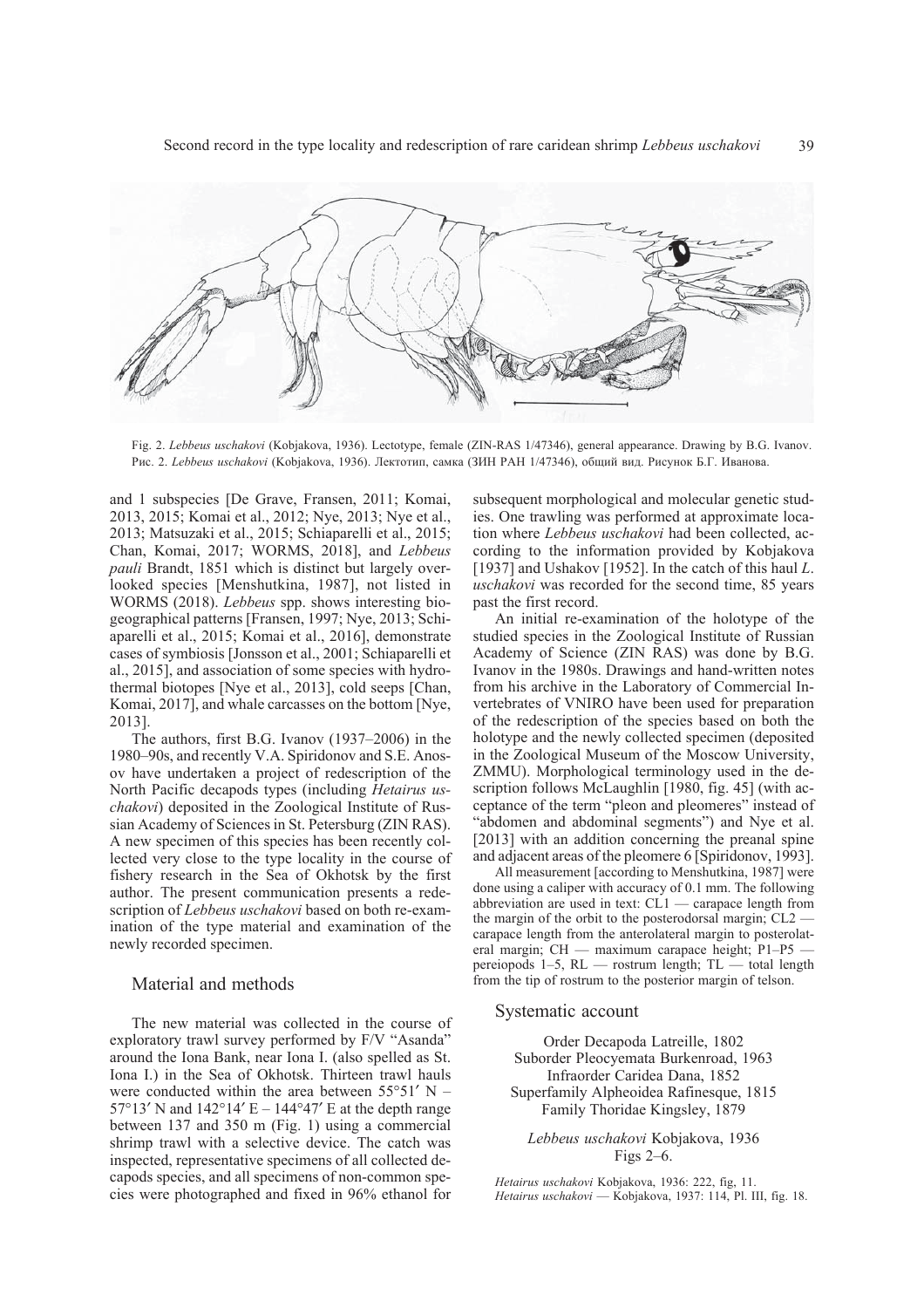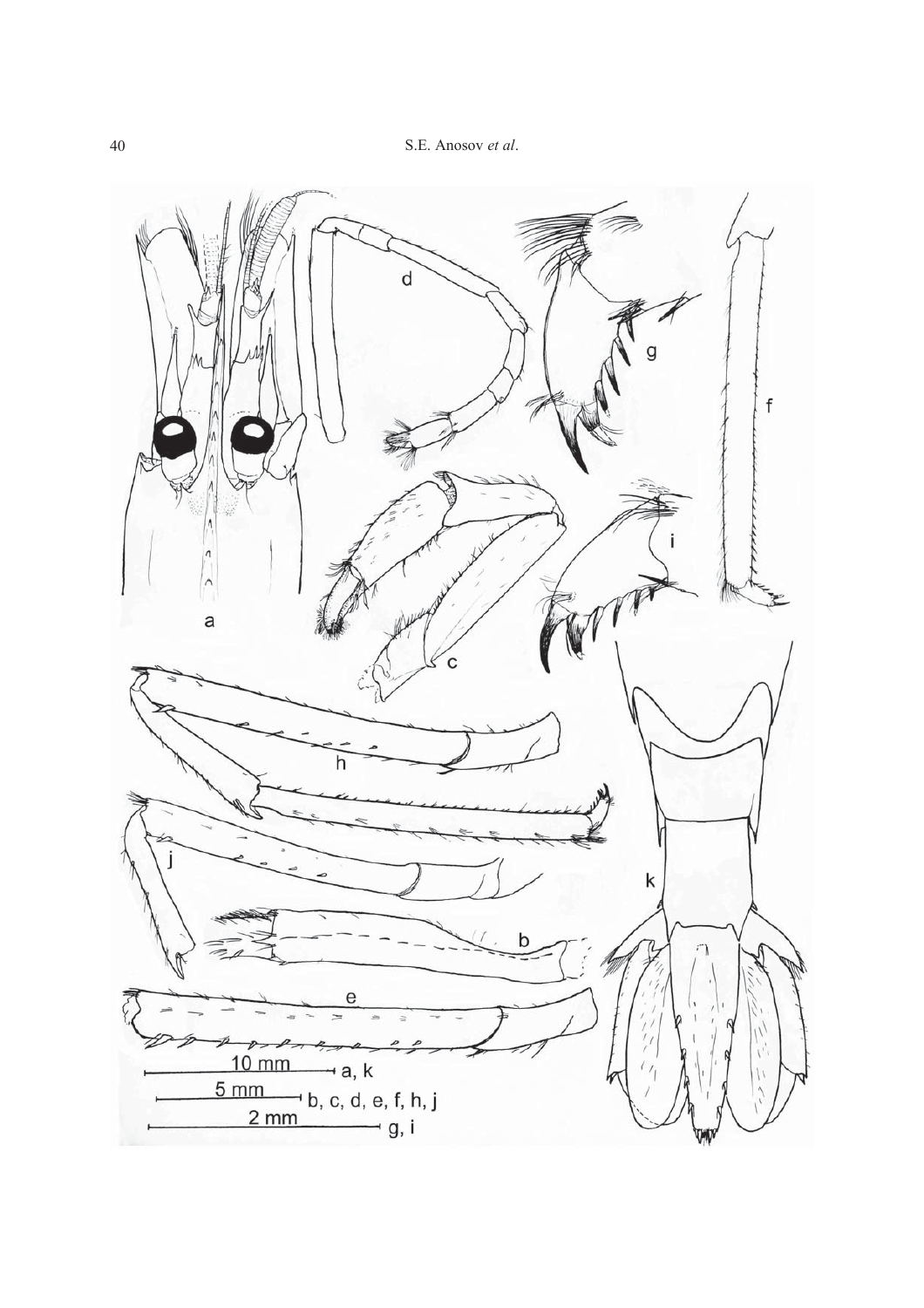*Lebbeus uschakovi* — Hayashi, 1992: 112 (key).

*Lebbeus ushakovi* — De Grave, Fransen, 2011: 427 (list). — Bandurin, Karpinsky, 2015: 42 (key).

TYPE MATERIAL. 1 female (ZIN-RAS 1/47346), Sea of Okhotsk, RV "Gagara", Station 248, 182 m, 19.08.1932, beamtrawl, coll. P.V. Ushakov, det. Z.I. Kobjakova. The inscription "Holotype" in the upper right angle of the label. In the paper with more detailed description of her new species, Kobjakova [1937] indicated that there were two ovigerous females collected at Stat. 248. As there were originally two specimens upon which the species had been described, and the holotype was not designated in the original publication, the present specimen had to be regarded syntype [International Commission, 1999]. The female deposited in ZIN-RAS does not have eggs which remain attached to pleopods, but about 180 eggs are present in the jar. The specimen is damaged; on the right side only P1 and P3 (as a small regenerating appendage) are present (Fig. 2), maxilliped 3 and other pereiopods are missing; separate left appendages present: broken maxilliped 3, P1, P2, broken P3, P4, P5 (Fig. 3). Even though the specimen illustrated by Kobjakova [1936, 1937] is shown with all appendages on the left side intact, it likely corresponds to the specimen presently deposited in ZIN-RAS. For the purpose of taxonomic clarity we designate this specimen (ZIN-RAS 1/47346) as a lectotype. No indication of the presence of the other syntype (which becomes paralectotype) in the registered ZIN-RAS collection has been found.

The position and environmental characteristics of Stat. 258 were reported by Ushakov (1952: 27): 56°10′ N 143°15′ E, gravel, stones, near bottom temperature 1.60  $^{\circ}$ C, salinity 33.38 psu, O<sub>2</sub> saturation 55%

OTHER MATERIAL. 1 female (ZMMU Ma-3563), Sea of Okhotsk, Iona Bank, F/V "Asanda", 56°11,2′ N 143°16,6′ E, 180 m (start of trawling  $56^{\circ}10,8'$  N  $143^{\circ}15,6'$  E – end of trawling 56°11,6′ N – 143°17,6′ E, between 200 and 160 m depth), near bottom temperature 0.8 °C. 12.08.2017, coll. S.E. Anosov.

DESCRIPTION (based on holotype and topotypic specimen). Adult female. Body moderately robust, integument smooth, without depressions on pleonal pleura (Figs. 2, 4a, 5). Rostrum (Figs 2, 3a, 4a, 6a) directed forward or slightly descending in middle and ascending in distal part, overreaching distal end of antennular peduncle, but not reaching distal margin of antennal scale, about 0.7 (in holotype; Figs 2, 4a) – 0.65 length of carapace. Dorsal margin armed with 6 (in holotype; Figs 2, 4a,  $6a$ ) – 5 (Figs 5b,  $6b$ ) sharp, directed forward subequal teeth in proximal 0.7 length, followed by a gap and 3 generally similar in shape postrostral teeth in anterior third of carapace. Ventral margin with narrow lamina in distal third, armed with 4 (in holotype; Figs  $2$ , 6a) – 3 (Fig. 6b) teeth.

Middorsal carina moderately developed only in anterior part of carapace (Fig. 3a), last postrostral tooth somewhat stouter than others. Supraorbital tooth strong, arising from rostral base and nearly reaching to level of tip of proximal rostral tooth. Deep, generally V-shaped, but slightly curved notch inferior to base of supraorbital tooth (Figs 2, 6a, b). Postorbital region depressed. Suborbital lobe spiny. Antennal tooth triangular, short, not reaching beyond suborbital lobe. Anterolateral margin between antennal and pterygostomial teeth convex, rounded. Pterygostomial tooth sharp, slender, directed forward, reaching to or slightly overreaching level of suborbital lobe. Lateral ridges on carapace not developed (Figs 2, 4a, 5b).

Pleon dorsally rounded. First pleomere shortest, with straight anterolateral margin, dorsal face depressed in posterior third, ventral margin slightly convex. Pleuron of 2nd pleomere longest, oval-shaped, broadly overlaps pleura 1 and 3, ventral margin rounded. Dorsal part of pleomere 3 robust, longest, pleuron shorter than dorsal part, rounded. Pleomere 4 with pleuron expanded ventro-posteriorly, with a small posteroventral spine. Fifth pleuron with sinuous posterior margin, terminating in a spine, and nearly straight ventral margin (Figs 2, 4a, 5b). Sixth pleomere about 1,8 times as long as fifth pleomere and about 2 times as long as high; posterodorsal margin straight, slightly produced (Figs) 3k, 4b). Posterolateral process terminating in strong tooth; posteroventral angle with moderate tooth (Figs 2, 3k, 4b, 5b). Preanal plate reduced, preanal spine straight, triangular in ventral view, nearly reaching to posteromesial corners of uropodal protopods (Fig. 4d).

Telson (Figs 2k, 3b, 6g) about 1.7 times as long as sixth pleomere, about 3 times longer than maximal width, gradually narrowing posteriorly; dorsal surface broadly and shallow sulcate, dorsolateral ridge not expressed; with a row of 4 lateral spines on each side in distal half. Posterior margin nearly straight, with the following armature: a pair of spinules located laterally, a pair of larger spinules located mesiolaterally, and a pair of smaller spinules located medially, intermittent with sparse setae (Figs 3k, 6g).

Eye subpyriform, cornea large, darkly pigmented, its maximum diameter about 0.14 of carapace length. Eyestalk moderate, cup-shaped (Figs 2, 3a, 4a, 5). Antennular peduncle relatively slender, 1<sup>st</sup> article little longer than next two articles combined, with a sharp ventrodistal spine at 4/5 of article length (Fig. 6c), and three spines on dorsolateral distal angle, mesial being shortest. Stylocerite symmetrical, terminating in long acute spine, reaching to about half of 2nd article. Article 2 about 0.55 times as long as article 1, slightly broadened distally, armed with long slender spine at dorsolateral distal angle, reaching or nearly so to distal margin of article 3. Article 3 short, with 2 spinules on dorsodistal margin. Lateral flagellum with thickened aesthetasc-bearing portion 0.30 times as long as carapace (Fig. 3a).

Antenna (Figs 5a, b, 6c) with robust basicerite, bearing sharp dorsolateral and ventrolateral spines. Antennal scale about 0.6 times as long as carapace, overreacing rostrum, about 2.8 times as long as wide; lateral margin convex, distolateral spine relatively slender, reaching distal margin of lamella. Carpocerite cylindrical, reaching about half of antennal scale.

Mouthparts not dissected. Maxilliped 1 and 2 with exopods and epipods. Maxilliped 3 (Figs 3b; 5b, c, 6c) moderate, far overreaching distal margin of antennal scale and slightly overeaching to antennular flagellae; ultimate article 4.7 times as long as penultimate article, setose, bearing 3–4 dark terminal spinules, 5–6 subterminal dorsomesial; spinules decreasing in size proximally, and 3–5 dorsolateral spiniles

Fig. 3. *Lebbeus uschakovi*. Lectotype, female (ZIN-RAS 1/47346): a — anterior part of the animal; b — third maxilliped, left, dorsal view; c — first pereiopod, right, dorsal view; d — second pereiopod, left; e — part of pereiopod 3; f — distal part of pereiopod 3; g dactylus of pereiopod 3; h — pereiopod 4, left; i — dactylys of pereiopod 4; j — pereiopod 5, left; k — last two pleomeres and tail fan (telson and uropods). Drawing by B.G. Ivanov.

Рис. 3. *Lebbeus uschakovi*. Лектотип, самка (ЗИН РАН 1/47346): a — передняя часть креветки; b — максиллипед 3-й пары, левый, дорсальный вид; c — перейопод 1-й пары, правый, дорсальный вид; d — перейопод 2-й пары, левый; e — часть перейопода 3-й пары; f — дистальная часть перейопода 3-й пары; g — дактилоподит перейопода 3-й пары; h — перейопод 4-й пары, левый; i — дактилоподит перейопода 4-пой пары; j — перейопод 5-й пары, левый; k — пара задних сегментов абдомена и хвостовой веер (тельсон и уроподы). Рисунок Б.Г. Иванова.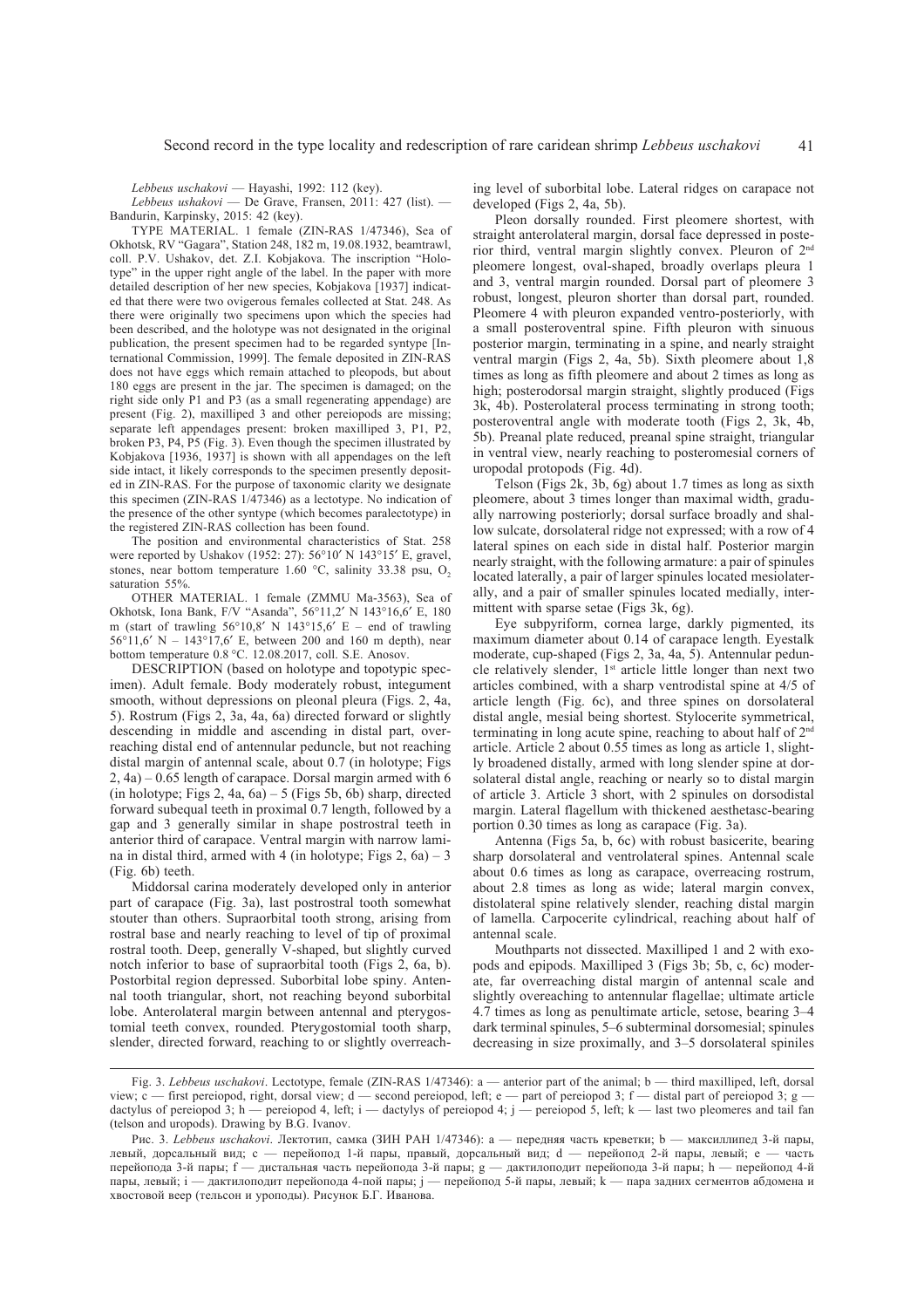

Fig. 4. *Lebbeus uschakovi*. Lectotype, ovigerous female (ZIN RAS 1/47346): a — entire specimen; b — last pleomere and tail fan, dorsal view; c — thoracopod coxae, branchiae and epipods; d — last pleomere, preanal plate and tail fan, ventral view. Photo by S.E. Anosov, September 2017.

Рис. 4. *Lebbeus uschakovi*. Лектотип, яйценосная самка (ЗИН РАН 1/47346): a — креветка целиком; b — последний сегмент абдомена и хвостовой веер, дорсальный вид; c — коксы торакопод, жабры и эпиподиты; d — последний сегмент абдомена, преанальная пластинка и хвостовой веер, вентральный вид. Фото С.Е. Аносова, сентябрь 2017 г.

(Fig. 6c). Penultimate article less setose. Antepenultimate article slightly shorter than distal two articles combined, with a pair of dorsolateral spinules on distal margin, lateral one being longer (Fig. 6c); exopod absent; coxa with terminally hooked epipod (Fig. 5c).

P 1 (Figs 3c, 6d) relatively robust. Chela 1.8 times as long as carpus; dactylus about 0.6 times as long as palm, terminating in 3 corneous claws; fixed finger terminating in a strong claw; tips of both fingers beset with dense bunches of setae; bunches of setae laterally at articulation of dactylus and palm; palm about 2.86 as long as wide, covered by sparse setae. Carpus widened distally, slightly shorter than palm, with a distal sink at ventromesial margin, densely beset with setae (Fig. 6 c), representing grooming apparatus [Bauer, 1978]. Merus about 6.15 times as long as wide, sparsely setose, with a proximal spinule at ventrolateral corner, close to articulation with ischium and a row of setae on ventral margin. Ischium and basipodite with relatively long and dense setae on ventral margin and sparse setae on other surfaces. Terminally hooked epipod and setobranch present (Fig. 5c).

P2 (Figs 2d, 5a) moderately slender, overreaching antennal scale by length of chela and distal article of carpus, and reaching to tips of maxilliped 3. Chela about 0.2 times as long as carpus; dactylus about 0.5 times as long as palm with tufts of setae. Carpus subdivided into 7 articles, article

3 longest, occupying 0.3 times of whole carpal length; chela and distal 5 articles each with some tufts of setae. Merus about 1.2 times as long as ischium. Terminally hooked epipod and setobranch present (Fig. 5c).

P3 (Figs 3f, 5a–c) most robust of posterior three pereiopods, overreaching antennal scale by dactylus and propodus length (in lectotype) or little less; overreaching maxilliped 3. Dactylus (Fig. 3g) slender, 0.18 times as long as propodus, about 2 times longer than wide, terminating in a pair of moderate claws, subterminal one being smaller; 4 accessory spiniform setae diminishing in size proximally on flexor margin. Propodus about  $10.\overline{5}$  times longer than wide, with 2 rows of thin and short spiniform setae on flexor margin and somewhat longer filamentous setae, mostly in groups by two–four on adductor margin (Fig. 3f). Carpus widened distally, about 0.6 times as long as propodus, 5 times as long as broad, unarmed but with 4 sparse rows of short filamentous setae, either singled or in groups of two to five. Merus little longer than propodus, 6.2 times as long as wide, armed with 7–9 strong spiniform setae increasing in size distally on lateral surface, and sparse filamentous setae, some in groups on other surfaces; ischium unarmed, with sparse filamentous setae. Terminally hooked epipod and setobranch present (Fig. 5c).

P4 (Figs 3h, 5a–c) similar to P3, but slenderer, overreaching antennal scale by less than half length of propodus;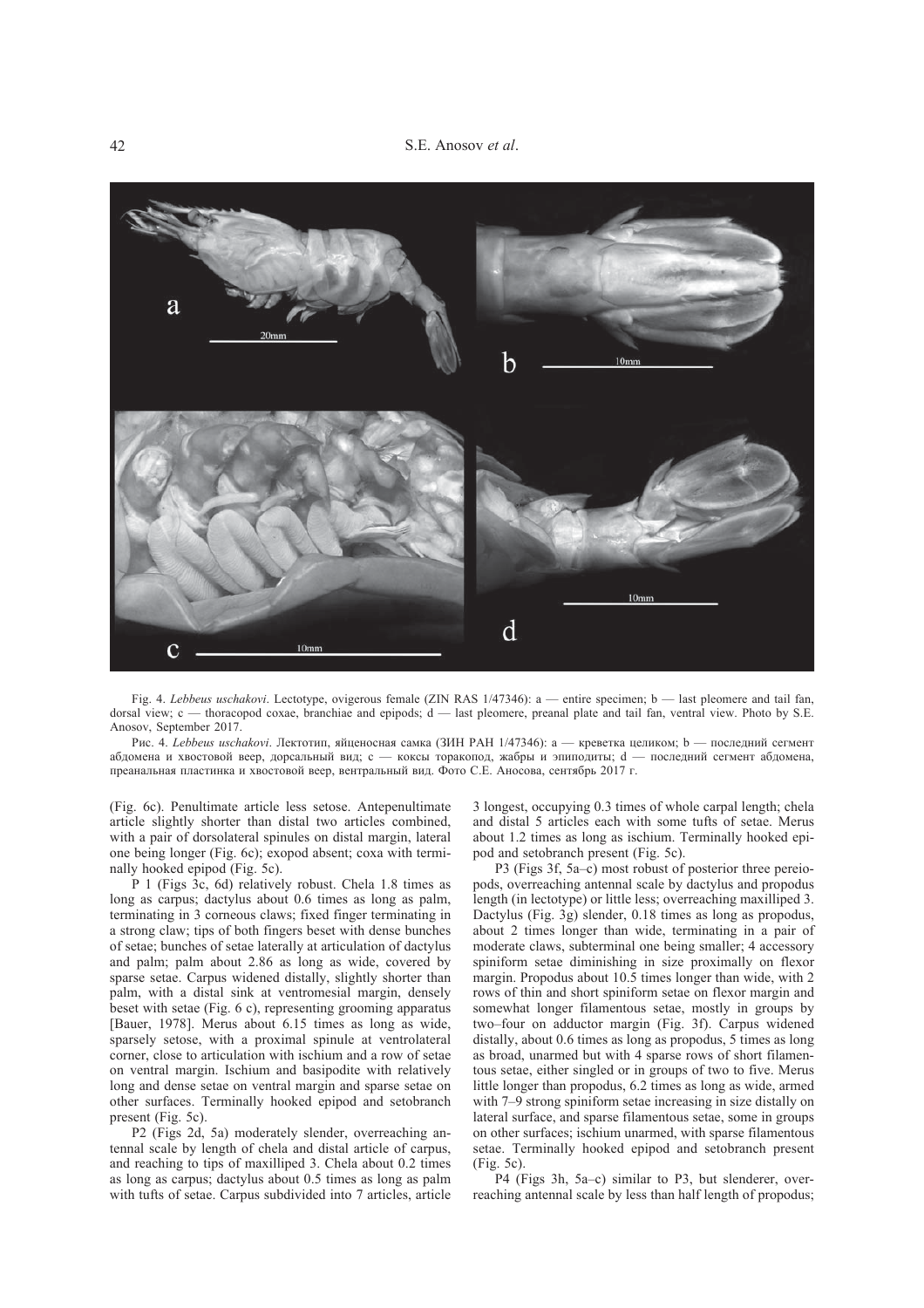

Second record in the type locality and redescription of rare caridean shrimp *Lebbeus uschakovi* 43

Fig. 5. *Lebbeus uschakovi*, specimen from topotypic locality, female; natural coloration (ZMMU Ma 3563): a — dorsal view; b lateral view; c - ventral view. Photo by S.E. Anosov.

Рис. 5. *Lebbeus uschakovi*, экземпляр из типового местонахождения, самка, естественная окраска (ZMMU Ma 3563): a дорсальный вид; b — латеральный вид; c — вентральный вид. Фото С.Е. Аносова.

dactylus with 4 accessory spiniform setae (Fig. 3i); merus with 7 spiniform setae on lateral surface (Fig. 3h). Epipod absent, setobranch present.

P5 (Fig. 3k, 4) generally similar to other pereiopods, overreaching antennal scale by length of dactylus, not reaching to maxillipeds; dactylus with 4 accessory spiniform setae; propodus with cluster of grooming setae on flexor sur-

face distally; merus with 4–5 lateral spiniform setae. Epipod absent.

Pleopod 1 emarginated with thin and short filamentous setae, without appendix interna; protopod of pleopod 1 with well-developed lateral lobe, located nearly perpendicular to and overreaching mesial lobe, distal margin rounded; endopod leaf-like, about 3 times as long as broad; exopod about 5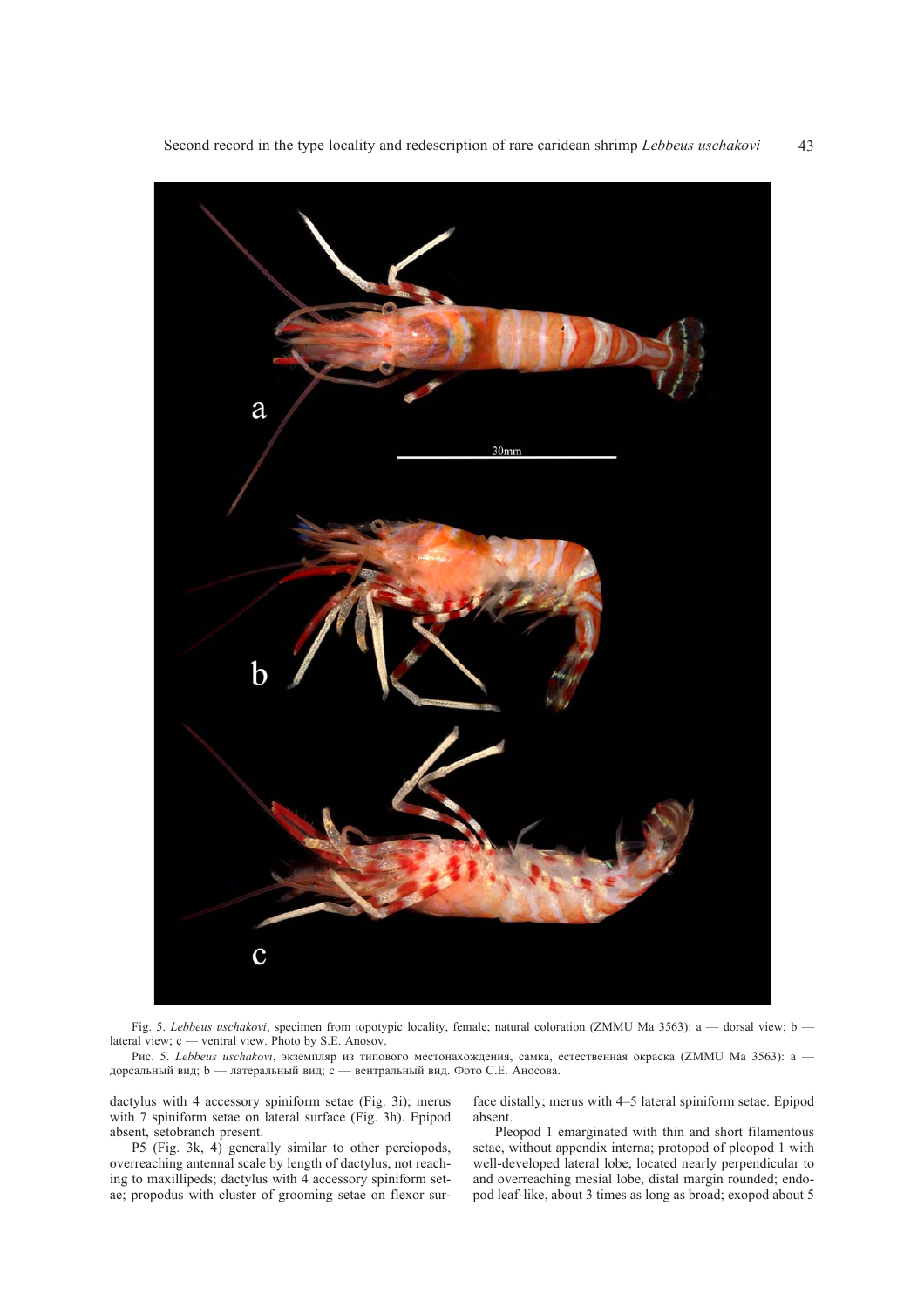

Fig. 6. *Lebbeus uschakovi*: a — lectotype; b–g — specimen from topotypic locality (ZMMU Ma-3563), female. a, b — rostrum and postrostral teeth; c — antennule, antenna, and maxiliiped 3 (lateral view);  $\vec{d}$  — chela and carpus of pereiopod 1; e — pleopod 2; f pleopod 1; g — tail fan, dorsal view. Scale: 5 mm (a, b, c, e, f), 1 mm (d). Macrophoto by V.A. Spiridonov.

Рис. 6. *Lebbeus uschakovi*: a — лектотип; b–g — экземпляр из типового местонахождения (ZMMU Ma-3563), самка. a, b рострум и постростральные зубцы; c — антеннула, антенна и максиллипед 3 (латеральный вид); d — клешня и карпоподит перейопода 1; e — плеопод 2; f — плеопод 1; g — хвостовой веер, дорсальный вид. Масштабная линейка: 5 мм , b, c, e, f), 1 мм (d). Макрофото В.А. Спиридонова.

times as long as broad (Fig. 6e). Pleopods 2–5 similar to each other, emarginated with thin and short filamentous setae, with appendix interna reaching about half of exopod length; mesial lobe of protopod acuminated; endopod and exopod lanceolate, nearly equal, about 2.7 times as long as broad (Figs 2, 6f).

Branchial formula as summarized in Table 1.

Uropod with protopod terminating in acute spine posterolaterally; exopod subequal in length of endopod, both not reaching (not considering setal plume) or very slightly reaching beyond posterior end of telson (Figs 3k, 4b, 6g).

COLORATION. Background carapace, pleon and telson coloration salmon pink; carapace with four transverse bluish stripes, oblique in lateral face. Spines not black-tipped. Mid parts of pleomeres 1–3 with transverse bands bluish-gray, with a mid-chain of pearly spotting. Similar band extends along posterior margin of pleomere 3. Pleomere 4 with a distinctly broader band of similar pattern in anterior part but pearly spotting extending to respective pleura. Dorsal bluish-grayish bands at posterior margin of pleomere 4 and anterior margin of pleomere 5. Greyish-bluish band with pearly midline along posterior margin of pleomere 5 and extending obliquely along lateral faces. Three longitudinal bluish-greyish bands (1 dorsal and a pair of laterals) with scarce pearly spotting in pleomere 6 (Fig. 5). Sterna of all pleomeres whitish, except pleomere 6 and preanal spine being orange (Fig. 5c).

Rostrum, antennules and antennes semi-transparent with orange pattern. Background coloration of maxilliped 3 and pereiopods semi-transparent greyish with dense pearly spotting. Ischia with one and meri with two transverse red bands. Ultimate and penultimate segments of maxilliped 3 red. Chela finger of P 1 terminate in black spots. Caspus, propodus and chela of P 2 light orange (Fig. 5). Protopods of pleopods with oblique red and pearly bands, exopods and endopods transparent (Fig. 5b, c).

Telson and uropods (as a tail fan) dorsally with three transverse pearly bands with bluish emargination: along anterior margin of telson and posterior margins of uropods protopods, at mid-length, and along posterior margin of telson and uropods (Fig. 5a).

SIZE (in mm). Holotype measures: TL 62, CL 1 14.7, CL 2 18.5, CH 12.2, RL 10.5. Egg size  $1.73 \pm 0.017 \times$ 1.26 $\pm$ 0.01 (1.6  $\times$  1.2 – 1.8  $\times$  1.3; n=5). The specimen from the topotypic locality: TL 98.5, CL 1 19.5, CL 2 25.0; CH 13.5.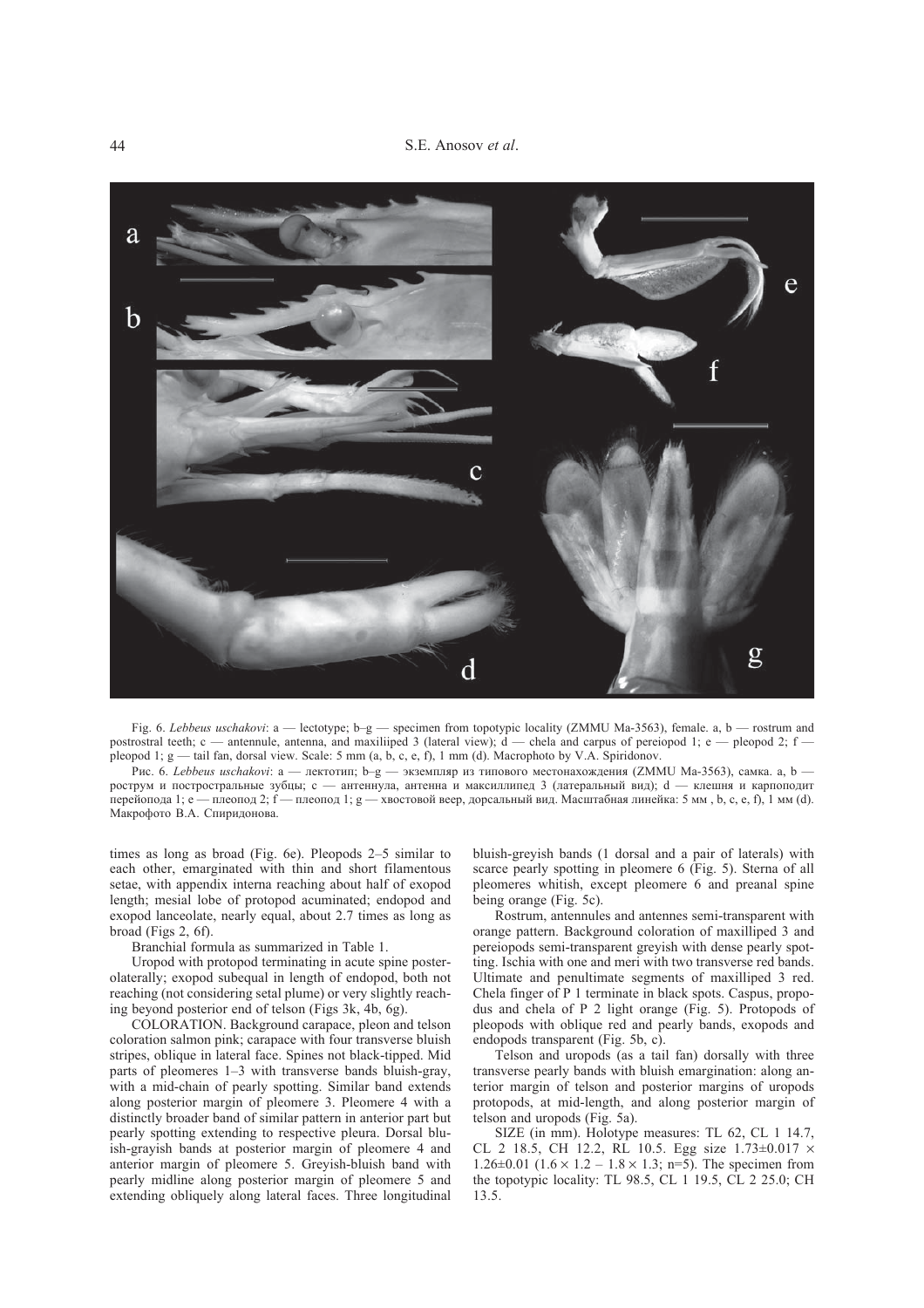Table 1. Arrangement of branchia on the thoracal appendages of *Lebbeus uschakovi*. Mxp — maxilliped. P — pereiopod. Таблица 1. Расположение жабер на торакальных конечностях *Lebbeus uschakovi*. Mxp — максиллипед. P — перейопод.

| Types of<br>branchia | Thoracal appendages |         |         |    |                |                |    |    |
|----------------------|---------------------|---------|---------|----|----------------|----------------|----|----|
|                      | mxp 1               | $mxp$ 2 | $mxp$ 3 | P1 | P <sub>2</sub> | P <sub>3</sub> | P4 | P5 |
| Pleurobranch         |                     |         |         |    |                |                |    |    |
| Arthrobranch         |                     |         |         |    |                |                |    |    |
| Podobranch           |                     |         |         |    |                |                |    |    |

AFFINITY. The concept of species group based on the presence of epipods on particular appendages has been traditionally applied to describe the internal diversity of the genus *Lebbeus* [Rathbun, 1904; Holthuis, 1947; Hayashi, 1992; Fransen, 1997]. Although it is not known if this division bears any phylogenetic significance, it proves to be useful for construction of keys and species identification. The present species belongs to the group with epipods present on the anterior three pereiopods (P1–P3), moderate to relatively long rostrum (reaching and overreaching 2nd segment of antennal peduncle) in most species, and smooth margins of pleura 1–3. The group includes *Lebbeus africanus* Fransen, 1997 (continental slope off Mauritania, East Atlantic), *L*. *bidentatus* Zarenkov, 1976 (continental slope of Peru, East Atlantic); *L*. *fasciatus* (Kobjakova, 1936), shelf, N Pacific. *L*. *indicus* Holthuis, 1947 (continental slope, Bali Sea, Indonesia), *L*. *ketophilos* Nye, 2013 (seamount of SW Indian Ocean), *L*. *speciosus* (Urita, 1942) (shallow subtidal, NW Pacific), and *L*. *washingtonianus* (Rathbun, 1902) (continental slope of NE Pacific).

The present species is most similar to *L*. *bidentatus*, which is, however, known only from the male holotype, and *L*. *washingtonianus*. The two species have been considered vicariant races by Wicksten and Méndez [1982]. The available distinguishing characters of *L*. *uschakovi* are listed below:

– the presence of 5–6 dorsal rostral teeth vs. 4 teeth in *L*. *bidentatus* and 3 teeth in *L*. *washingtonianus*;

– the presence of 3 postrostral teeth vs. a single tooth in *L*. *bidentatus* [Fransen, 1997, fig 30], and 1–2 teeth in *L*. *washingtonianus*;

 $-$  sixth pleomere about 1,8 times as long as  $5<sup>th</sup>$  pleomere vs. 1.5 times as long;

– the basal article of antennular peduncle reaching to half of the scaphocerite length vs. reaching to less than half of the scaphocerite length in the compared species;

– three vs. five spines on the posterior margin of telson;

 $-2$  distal spines vs. 1 spine on the  $3<sup>rd</sup>$  article of antennular peduncle.

From *L*. *washingtonianus L*. *uschakovi* also differs by a longer rostrum which in the first species is reaching only to the margin of the basal article of antennular peduncle.

*Lebbeus uschakovi* is in many characters similar to *L*. *africanus* but differs from that species in the following:

– the rostrum being slenderer [compare Fig. 2 and Fransen, 1997, figs 2, 27–29];

– more numerous rostral spines of the female (5–6 vs. 2– 3 dorsal teeth, 3–4 vs. 2 ventral teeth);

– 3 vs. 2–3 postrostral teeth;

– the sixth pleomere about 1,8 times as long as the  $5<sup>th</sup>$ pleomere vs. 1.5 times as long;

– the stylocerite reaching to about half-length of the  $2<sup>nd</sup>$ article of antennular peduncle vs. reaching only the margin of basal peduncle [Fransen, 1997, fig. 3];

– the posteroventral corner of  $4<sup>th</sup>$  pleuron spinulated vs. rounded;

– three vs. five pairs of spines on the posterior margin of telson;

– fewer number of strong spiniform setae on the lateral surface of pereiopod meri,  $7-9$  vs. 5 on the 3<sup>rd</sup> pereiopod, 4– 5 vs. 2 on the  $4<sup>th</sup>$ , and  $4-5$  vs. 0 on the  $5<sup>th</sup>$  pereiopod.

*Lebbeus fasciatus* and *L*. *speciosus* are shallow water species with complicated synomymy and overlapping distribution, which can be distinguished by relative length of the 3rd maxilliped and coloration pattern [Hayashi, 1992]. *L*. *uschakovi* differs from these species by a narrow (Fig. 1) vs. relatively broad [Hayashi, 1992, figs 4, 13] ventral lamina of the rostrum; by continuous row of teeth along the anterior margin of carapace and the dorsal margin of the rostrum vs. a gap between the rostral and the postrostral teeth; by the presence of middorsal carina in the anterior part of carapace vs. a not-carinated carapace in both shallow water species; by a weakly rounded, nearly straight vs. angled posterior margin of telson with 6 (3 pairs) of spines and spinules, vs. 8 (4 pairs) in *L*. *fasciatus* and 7 spines, including the median one in *L*. *speciosus* [Hayashi, 1992, fig. 14a]; by distinctly slenderer pereiopods 1, and 3–5 [Hayashi, 1992, figs 4, 13].

*Lebbeus ketophilos* has been described upon a single male holotype, while for *L*. *uschakovi* only females are currently available. Males of *Lebbeus* usually have fewer teeth on the rostrum [Menshutkina, 1987]. The male of *L*. *ketophilos* does not have dorsal rostral teeth [Nye, 2013, fig. 2B] while the number of these teeth in females is unknown. Even though, *L*. *uschakovi* is readily distinguishable from *L*. *ketophilos* by the following characters:

– rostrum not markedly upcurved and not reaching vs. reaching the margin of antennal scale;

– 3–4 ventral teeth of the rostrum vs. 5 teeth;

 $-3$  vs. 2 dorsolateral spines of the 1<sup>st</sup> article of antennular peduncle;

- telson about 1.7 times vs. 1.3 times longer than the  $6<sup>th</sup>$ pleomere, with weakly rounded vs. markedly rounded posterior margin [Nye, 2013, fig. 2E];

 $-2$  distal spines vs. 1 spine on the  $3<sup>rd</sup>$  article of antennular peduncle;

 $-7-9$  strong spiniform setae on the lateral surface of  $3<sup>rd</sup>$ pereiopod merus vs. 4–5 spiniform setae;

 $-4$ –5 strong spiniform setae on the lateral surface of  $5<sup>th</sup>$ pereiopod merus vs. 1 seta;

– uropods not reaching vs. reaching [Nye, 2013, fig. 2D] beyond posterior end of telson.

*Lebbeus uschakovi* also differs from *L*. *indicus* [see Holthuis, 1947, figs 1–3] by a not markedly upcurved rostrum, more numerous dorsal (5–6 vs. 2) and fewer ventral spines of the rostrum (3–4 vs. 6), and the following characters:

– the posteroventral corner of  $4<sup>th</sup>$  pleuron spinulated vs. rounded;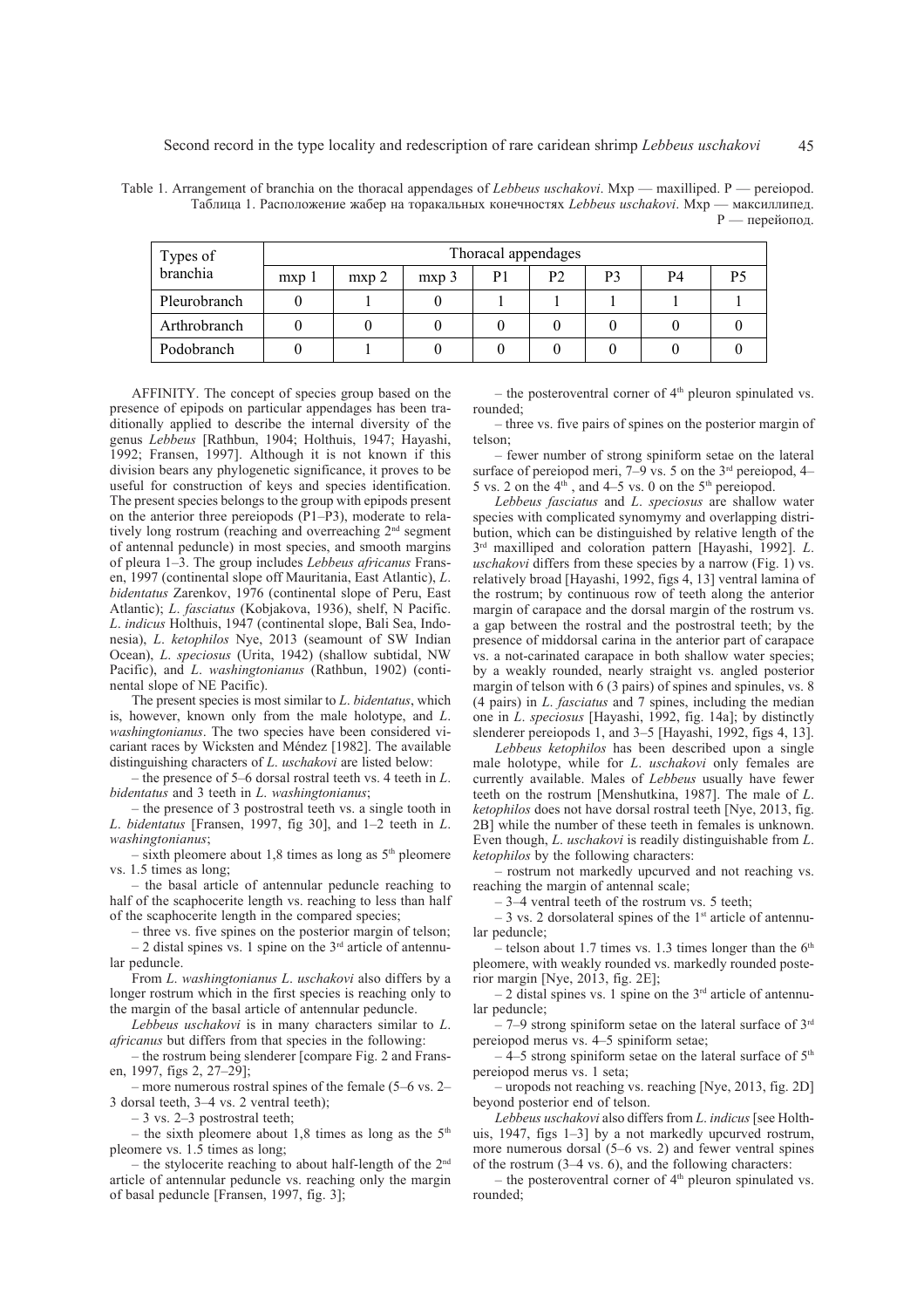$-7-9$  strong spiniform setae on the lateral surface of  $3<sup>rd</sup>$ pereiopod merus vs. 6 spiniform setae;

 $-4$ –5 strong spiniform setae on the lateral surface of  $5<sup>th</sup>$ pereiopod merus vs. 2 setae.

ECOLOGY. Lower shelf species (200–160 m) with a possible preference to hard bottom; recorded so far at positive near bottom temperature  $(0,8-1.6 \degree C)$ .

DISTRIBUTION. So far known only from Iona Bank in the Sea of Okhotsk.

### Discussion

*Lebbeus uschakovi* was described on the basis of two specimens from a single trawl sample obtained at Iona Bank in the northwestern Sea of Okhotsk. The species remained hidden for researchers for the next decades. It had not been recorded in the subsequent decapods surveys of 1930–1950-s [Vinogradov, 1950; Kobjakova, 1955, 1962] nor in the recent detailed studies of West Kamchatka shelf [Sokolov, 2001] and the northern Sea of Okhotsk [Bandurin, Karpinsky, 2015], but it was surprisingly found in the nearly same locality, and in the same season after 85 years passing since the first record. This indicates *L*. *uschakovi* to be at least rare in the Sea of Okhotsk in general but probably relatively common in its type locality.

An extensive shallow around Iona I. and the neighboring large Kashevarov Bank are characterized by peculiar conditions. Sediments are dominated by gravel, pebble and boulders while in surrounding waters muddy sediments predominate at corresponding depth [Bezrukov, 1960; Rogachev et al., 2000]. This is the area of strong tidal currents that produce deep mixing involving the subsurface cold Okhotsk water mass which core contacts the seabed at the banks; another consequence of this process is cooling of surface layers [Rogachev et al., 2000; Luchin, Kruts, 2016]. On the other hand, tidal mixing leads to positive near bottom temperature in the type locality of *L*. *uschakovi* in summer (0.8–1.60  $^{\circ}$ C) while many other shelf areas at similar depth (100–200 m) in the Sea of Okhotsk fall within the belt of round year negative temperature associated with the minimum layer [Moroshkin, 1966]. A generally high productivity of the area [Shuntov, 2001] is also indicated by abundant seabird colonies at Iona I., about 300 thousand specimens, about half of them being thick-billed murres, *Uria lomvia* (L., 1758) [Kharitonov, 2007]. Benthic communities on hard bottom are strongly dominated by epifaunal sestone feeders [Savilov, 1961]. Such benthic biotopes and communities are patchily distributed in the Sea of Okhotsk [Savilov, 1961; Shuntov, 2001; Malyutin, 2015].

*Lebbeus uschakovi* may therefore be a specialized species, adapted to particular conditions of hard bottom biotopes with strong near bottom currents and rich epifauna. Taking into account ability of *Lebbeus* species to form association with cnidarians [Jonsson et al., 2001; Schiaparelli et al., 2015] we can't exclude that *L*. *uschakovi* also maintains commensal or symbiotic relationships with some epifaunal taxa. Effective collect-

ing of *Lebbeus* species which have specialized modes of life requires targeted sampling (as partly applied in the present study) and even special methods, i.e. remotely operated vehicles [Nye, Copley, 2014; Schiaparelli et al., 2015] or whale-bone mooring [Nye, 2013], because their biotopes may be difficult for applying conventional gears.

Outside of the Iona Bank *Lebbeus uschakovi* is expected to occur at the Kashevarov Bank to the east of Iona I., the area with similar oceanographical and sedimenthological setting, which require special studies and protection due to its unique environment and yet very poorly known benthic biodiversity [Malyutin, 2015]. Other biotopes with hard substrates, strong near bottom currents and abundant gorgonarians, stylasterid hydrocorals, bryozoans, and sponges are located at shelf break and slopes of both Okhotsk and Pacific sides of Kuril Islands [Sirenko, 1993; Malyutin, 2015] but are generally deeper (Fig. 1). Hard substrate biotopes with rich epifauna on the northwestern Kamchatka shelf [Savilov, 1961; Shuntov, 2001] are influenced by the cold layer of the Okhotsk water mass.

Several species of *Lebbeus* are known to have particularly large eggs [Hendrickx, 2001; Nye, Copley, 2014; Sedova, Grigoriev, 2016]. For example, in *L*. *polaris* (Sabine, 1824) fertilized eggs are distinctly larger than in several other studied high latitude caridean species [Clark, 1996]. Only in two species, *Lebbeus groenlandicus* (Fabricius, 1775) and *L*. *polaris* larval development has been studied by means of rearing: they are characterized by fewer (2–3) number of zoea stages than any other genera of Thoridae and related families [Haynes, 1981; Terossi et al., 2010]. The first stage of zoea larvae of *Lebbeus* are morphologically more advanced than sympatric species of *Eualus* and *Spirontocaris* [Haynes, 1981; Sedova, Grigoriev, 2016]. The larvae of *Lebbeus* spp. with abbreviated development are also not commonly found in plankton surveys [Sedova, Grigoriev, 2016]. Similarly to its congeners *L*. *uschakovi* has very large eggs (nearly 2 mm in longer dimension) associated with relatively low actual fecundity (a probably incomplete clutch of about 180 eggs). This indicates an abbreviated larval development with limited capacity of larval dispersal and connectivity between populations inhabiting suitable for species spatially separated habitats. Currently it is not even known if such multiple populations exist within the Sea of Okhotsk outside the Iona Bank, not to say about other seas. In the neighboring areas, i.e. the northern Sea of Japan shelf in the south-west, and the narrow South-East Kamchatka shelf in the north-west, the habitats suitable for the present species are hardly expected to be found [Shuntov, 2001]. *L*. *uschakovi* may thus represent a true endemic species with restricted distribution in the Sea of Okhotsk.

#### **Acknowledgements**

The authors are deeply obliged to Master P.V. Filatov and the crew of F/V "Asanda" for their support during the exploratory survey and the MAGADAN-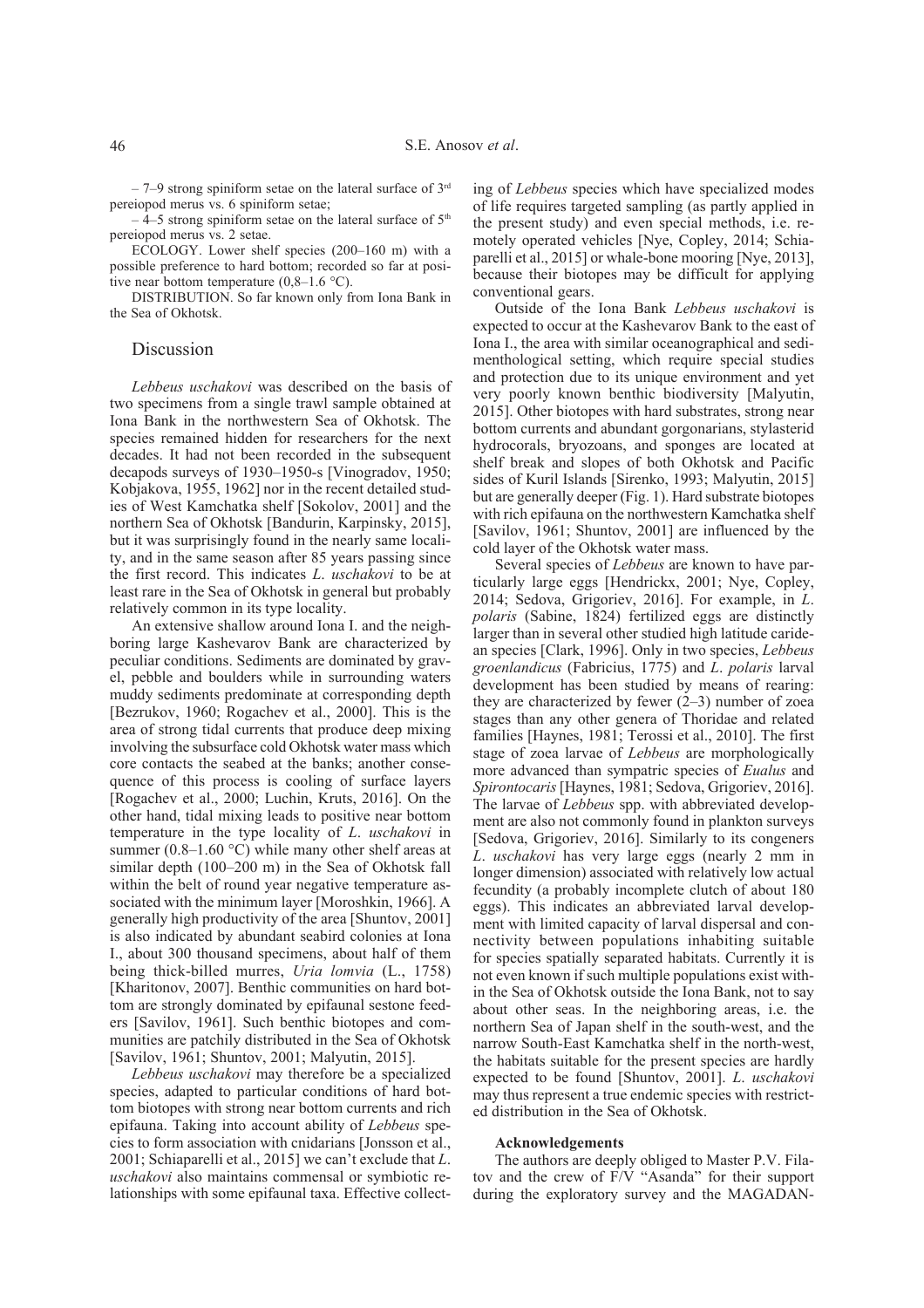RYBA group for organization of the field work. We thank Dr. Victor V. Petryashov (ZIN RAS) for his generous help in working with Z.I. Kobjakova's types and other material deposited in the Zoological Institute of the Russian Academy of Sciences, St. Petersburg and Dr. Dmitry O. Alexeev for maintaining the archive of the unforgettable senior colleague Boris Ivanov in VNIRO. This study is part of the Russian Foundation for Basic Research (RFBR) project 16-04-01526 A "Scale and patterns of endemism of the Crustacea Decapoda in the seas of Russia".

### References

- Bandurin K.V., Karpinsky M.G. 2015. [Shrimps and prawns of the northern part of the Sea of Okhotsk]. Moscow: VNIRO Publishing. ISBN 978-5-85382-459-1. 214 p. [in Russian]
- Bauer R.T. 1978. Antifouling adaptations of caridean shrimps: cleaning of the antennal flagellum and general body grooming // Marine Biology. Vol.49. P.69–82.
- Bezrukov P.L. 1960. [Bottom sediments of the Sea of Okhotsk] // Trudy Instituta Okeanologii AN SSSR. Vol.32. P.15– 95 [in Russian].
- Birstein Ya.A., Vinogradov L.G. 1951. [New and rare species of decapods crustaceans of the Sea of Okhotsk and waters of Kuril Islands] // Doklady Akademii Nauk SSSR. Vol.79. P.357– 360 [in Russian].
- Brandt J.F. 1851. Krebse // Dr. A. Th. von Middendorffs Reise in den äussersten Norden und Osten Sibiriens. Band 2. Theil 1. St.Petersburg: Buchdruckerei der Academie der Wissenschaft, S.79–148. Taf.1–5.
- Brazhnikov V.K. 1907. [Material on the fauna of Russian Eastern seas collected on board schooner "Storozh" in 1899–1902] // Zapiski Rossiyskoi Imperatorskoi Akademii Nauk [Letters of Russian Imperial Academy of Sciences]. Vol.20. No.6. P.1– 185 [in Russian].
- Butler T.H. 1980. Shrimps of the Pacific Coast of Canada // Canadian Bulletin of Fishery and Aquatic Sciences. Vol.202. P.1– 280.
- Chan T-Y., Komai T. 2017. A new shrimp species of the genus *Lebbeus* White, 1847 (Crustacea: Deacpoda: Caridea: Thoridae) from a deep-sea cold seep site off southwestern Taiwan // Zootaxa. Vol.4238. P.426–432.
- Clarke A. 1996. Marine benthic populations in Antarctica: patterns and processes // Antarctic Research Series. Vol.70. P.373–388.
- De Grave S., Fransen C.H.J.M. 2011. Carideorum catalogus: the recent species of the dendrobranchiate, stenopodidean, procarididean and caridean shrimps // Zoologische Mededelingen. Vol.85. P.195–588.
- Fransen C.H.J.M. 1997. *Lebbeus africanus* spec, nov., a new shrimp (Crustacea, Decapoda, Caridea, Hippolytidae) from Mauritanian waters, with redescriptions of four other species in the genus // Zoologische Mededelingen Leiden. Vol.71. P.231– 260.
- Hayashi K. 1992. Studies on the hippolytid shrimps from Japan. VIII. The genus *Lebbeus* White // Journal of Shimonoseki University Fisheries. Vol.40. P.107–138.
- Haynes E. 1981. Early zoea stages of *Lebbeus polaris*, *Eualus suckleyi*, *E*. *fabricii*, *Spirontocaris arquata*, *S*. ochotensis, and *Heptacarpus camtschaticus* (Crustacea, Decapoda, Caridea, Hippolytidae) and morphological characterization of zoea of *Spirontocaris* and related genera // Fishery Bulletin. Vol.79. P.421–440.
- Hendrickx M. 2001. Occurrence of a continental slope decapod crustacean community along the edge of the minimum oxygen zone in the south eastern Gulf of California, Mexico // Belgian Journal of Zoology. Vol.131. Suppl.2. P.95–110.
- Holthuis L.B. 1947. The Hippolytidae and Rhynchocinetidae collected by the Siboga and Snellius Expeditions with remarks on

other species // Siboga Expeditie Monographs. Vol.39a8. P.1– 100.

- International Commission on Zoological Nomenclature. 1999.International Code of Zoological Nomenclature. Fourth Edition.London: International Trust for Zoological Nomenclature. 306 p.
- Jonsson L.G., Lundälv T., Johannesson K. 2001. Symbiotic associations between anthozoans and crustaceans in a temperate coastal area // Marine Ecology Progress Series. Vol.209. P.189– 195.
- Kharitonov S.P. 2007. [On the birds of Iona Island] // Russian Ornithological Journal. Vol.26. Express issue 1504. P.4070- 4076 [in Russian].
- Kobjakova Z.I. 1936. [Zoogeographical review of the Decapoda fauna of the Sea of Okhotsk and the Sea of Japan] // Trudy Leningradskogo obschestva estestvoispyatatelei. Vol.65. Issue 2. P.185–228 [in Russian].
- Kobjakova Z.I. 1937. [ Decapod crustaceans of the Sea of Okhotsk and the Sea of Japan // Uchenye zapiski Leningradskoo gosudarstvennogo universiteta. Vol.15. P.93–154 [in Russian].
- Kobjakova Z.I. 1955. [New species of Crustacea Decapoda from the southern part of the Kurile-Sakhalin area] // Trudy Zoologicheskogo Instituta Akademii Nauk SSSR. Vol.18. P.235–242 [in Russian].
- Kobjakova Z.I. 1962. [Notes on rare and new species of decapod crustaceans (Decapoda, Malacostraca) from the region of Kuril Islands] // Issledovaniya Dalnevostochnykh Morei SSSR. Issue 8. P.243–247 [in Russian].
- Komai T. 1997. A review of the *Metacrangon jacqueti* group, with descriptions of two new species (Decapoda, Caridea, Crangonidae) // Zoosystema. Vol.19. P.651–681.
- Komai T. 2015. Reinstatement and redescription of *Lebbeus armatus* (Owen, 1839), long synonymized with *L*. *groenlandicus* (Fabricius, 1775), and description of one new species from the southwestern Sea of Okhotsk, Hokkaido, Japan (Crustacea: Decapoda: Caridea: Thoridae) // Zootaxa. Vol.3905. P.451– 473.
- Komai T., Amaoka K. 1989. Records of some rare deep-sea decapods crustaceans from the Okhotsk Coast of Hokkaido // Bulletin of the Faculty of Fisheries, Hokkaido University. Vol.40. No.4. P.278–291.
- Komai T., Eletskaya M. 2008. A new species of the pandalid shrimp genus *Pandalus* (Crustacea: Decapoda: Caridea) from the Sea of Okhotsk off eastern Sakhalin, Russian Far East // Zootaxa. Vol.1882. P.46–56.
- Komai T., Komatsu H. 2009. Deep-sea shrimps and lobsters (Crustacea: Decapoda) from Northern Japan, collected during the Project "Research on Deep-sea Fauna and Pollutants off Pacific Coast of Northern Japan" // Fujita T. (ed.). Deep Sea Fauna and Pollutants off Pacific Coast of Northern Japan. National Museum of Nature and Science Monographs. No.39. P.495– 580.
- Komai T., Matsuzaki K.. Hibino M. 2016. Rediscovery and redescription of a deep-sea shrimp *Lebbeus longidactylus* (Kobjakova, 1936) (Crustacea: Decapoda: Caridea: Thoridae) based on material from the Nemuro Strait, southwestern Sea Okhotsk // Zootaxa. Vol.4175. P.390–400.
- Komai T., Yakovlev Yu.M. 2000. Decapod crustaceans collected during the Biological Expedition to the Kamchatka Peninsula and the North Kuril Islands in 1997 // Natural History Research. Special Issue No.7. P.301–322.
- Luchin V.A., Kruts A.A. 2016. [Properties of core water masses in the Okhotsk Sea] // Izvestia TINRO. Vol.184. P.204–218 [in Russian].
- Malyutin A.N. 2015. Deep-sea (cold-water) coral communities of the North Pacific and problems of their conservation // Russian Journal of Marine Biology. Vol.41. P.1–9.
- Marin I.N. 2013. [Atlas of Decapod Crustaceans of Russia]. Moscow: KMK Scientific Press. 145 p. [in Russian]
- Matsuzaki K., Hibino M., Komai T. 2015 A new species of the caridean shrimp genus *Lebbeus* White, 1847 (Crustacea: Decapoda: Thoridae) from the southwestern Sea of Okhotsk, Hokkaido, Japan // Zootaxa. Vol.4032. No.3. P.309–318.